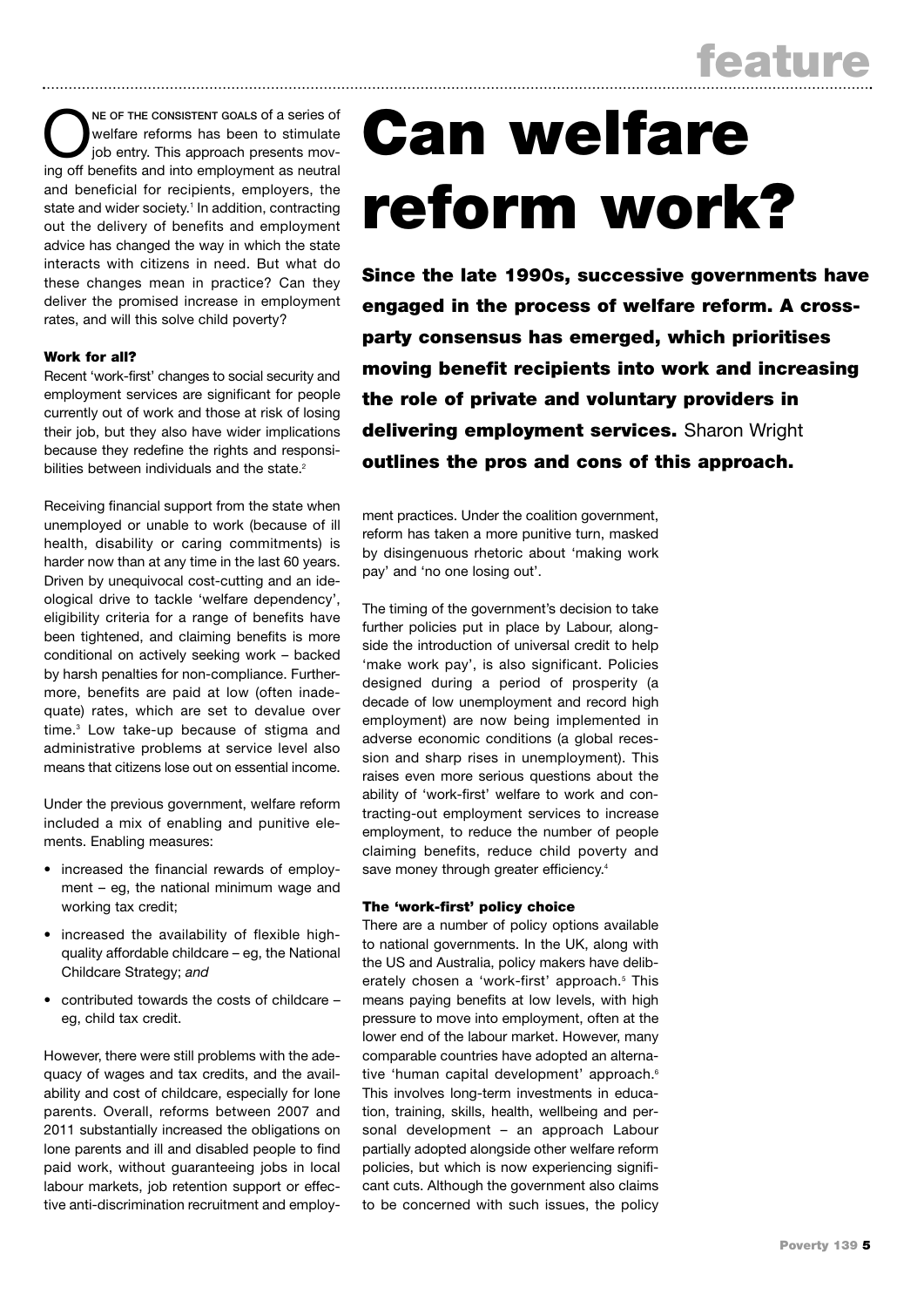#### Key welfare reforms 2007-2011

| 2007                                                                  |                                                                                                                                                                                                                                                                                                                                                                                         |
|-----------------------------------------------------------------------|-----------------------------------------------------------------------------------------------------------------------------------------------------------------------------------------------------------------------------------------------------------------------------------------------------------------------------------------------------------------------------------------|
| Welfare Reform Act                                                    | Designed to:<br>raise the employment rate to 80 per cent;<br>reduce the numbers claiming incapacity benefits by one million;<br>help one million older workers and 300,000 lone parents into work.<br>٠                                                                                                                                                                                 |
| Freud Report                                                          | Radical proposals for large-scale marketisation of employment<br>services.                                                                                                                                                                                                                                                                                                              |
| 2008                                                                  |                                                                                                                                                                                                                                                                                                                                                                                         |
| Employment and<br>support allowance                                   | Replaced incapacity benefit and income support 'on grounds of<br>disability'.<br>Introduced a new test of 'limited capability for work'.<br>Increased jobseeking activity, and made it harder to claim benefit.                                                                                                                                                                         |
| Lone parents moved<br>from income support to<br>iobseeker's allowance | Increased expectations on lone parents to seek paid employment.<br>Loss of income support when youngest child reaches age 12 (later<br>reduced to 10, then seven).                                                                                                                                                                                                                      |
| Flexible New Deal pilots                                              | Replaced New Deal 18-24, New Deal 25+ and employment zones.<br>Phased support delivered by private and voluntary sector agencies.                                                                                                                                                                                                                                                       |
| 2009                                                                  |                                                                                                                                                                                                                                                                                                                                                                                         |
| Welfare Reform Act                                                    | Established structure for future abolition of income support.<br>'Progression-to-work' conditions for lone parents and partners of<br>unemployed people.<br>Extension of work-related activity for employment and support<br>allowance recipients.                                                                                                                                      |
| <b>Flexible New Deal</b><br>national roll-out                         | Replaced New Deal programmes and employment zones.                                                                                                                                                                                                                                                                                                                                      |
| <b>Conservative-Liberal coalition government</b><br>2010              |                                                                                                                                                                                                                                                                                                                                                                                         |
| Work for Yourself                                                     | Proposed programme to support self-employment.                                                                                                                                                                                                                                                                                                                                          |
| Work Club                                                             | Proposed network for sharing experiences of unemployment.                                                                                                                                                                                                                                                                                                                               |
| Workfare                                                              | Proposed community work scheme for those claiming benefits for two<br>out of the past three years.                                                                                                                                                                                                                                                                                      |
| 2011                                                                  |                                                                                                                                                                                                                                                                                                                                                                                         |
| <b>Welfare Reform Bill</b>                                            | Will introduce:<br>universal credit to replace all means-tested benefits and tax<br>$\bullet$<br>credits for people of working age, with: harsh sanctions of up to<br>three years without benefit; a cap on maximum benefits per family;<br>and new work obligations for partnered mothers;<br>personal independence payment to replace disability living<br>٠<br>allowance for adults. |
| Work Programme                                                        | Will replace the Flexible New Deal as the mandatory route for<br>job-search support and training, with tougher sanctions.                                                                                                                                                                                                                                                               |

details of universal credit and the Work Programme reveal inadequate payment levels and support limited to low-cost jobseeking information and advice. A genuine 'human capital development' approach would ensure above-poverty income along with effective support mechanisms for *before* job loss, *during* benefit receipt and *after* regaining employment.7

There is ongoing debate about which strategy is more effective in the short and long term. The main risks of a 'work-first' approach include:

- It is ineffective in adverse economic conditions,<sup>8</sup> when jobs do not exist locally for everyone who needs one.<sup>9</sup>
- Large proportions of benefit recipients end up 'cycling' or 'churning' between unemployment and temporary low-paid jobs.<sup>10</sup>
- There is a lack of sustainable employment opportunities in local labour markets.11 Seventy per cent of jobseeker's allowance claims are repeat claims as a result of involuntary job loss, and job exit rates are of particular concern for lone parents, whose movement into paid employment is often unsustainable.<sup>12</sup>
- People continue to experience poverty. In one in three cases, a job does not mean escaping poverty and half of all children experiencing poverty live with a working parent.<sup>13</sup>

There are particular concerns that a 'work-first' approach may be unsuitable for benefit recipients who are not immediately 'job ready' because they face acute or multiple disadvantages.<sup>14</sup>

#### 'Work first' and child poverty

One of the stated aims of welfare reform was to reduce child poverty,<sup>15</sup> but there are serious concerns that a 'work-first' strategy is unlikely to deliver.<sup>16</sup> Initial success in lowering child poverty rates between 1999 and  $2007<sup>17</sup>$  then stalled before child poverty fell to its lowest level in 25 years in 2011, thanks to policies put in place during Labour's final year in office. However, cuts to benefits and tax credits will lead to a sharp rise in child poverty.<sup>18</sup> And while compelling people to accept jobs regardless of their quality, suitability or sustainability can result in fewer benefit claimants in the short term.<sup>19</sup> this strategy will not sustain long-term reductions in child poverty. In-work poverty has risen steadily to its highest level for 30 years.<sup>20</sup> and poverty is set to continue as a common experience for people receiving benefits.

For insecure paid employment to reduce child poverty, the 'work-first' strategy needs to be accompanied by protective measures, such as:

- high universal child benefits that do not fluctuate when parents move in and out of work;
- above-poverty minimum wages:
- additional tax allowances or tax credits:
- above-poverty benefit rates for when the labour market does not offer secure work.<sup>21</sup>

However, it is unlikely that universal credit will compensate for the increase in child poverty generated by wide-ranging cuts in support. Meanwhile, cut-backs in help with childcare costs and job losses render paid work an increasingly problematic route out of poverty for lone parents.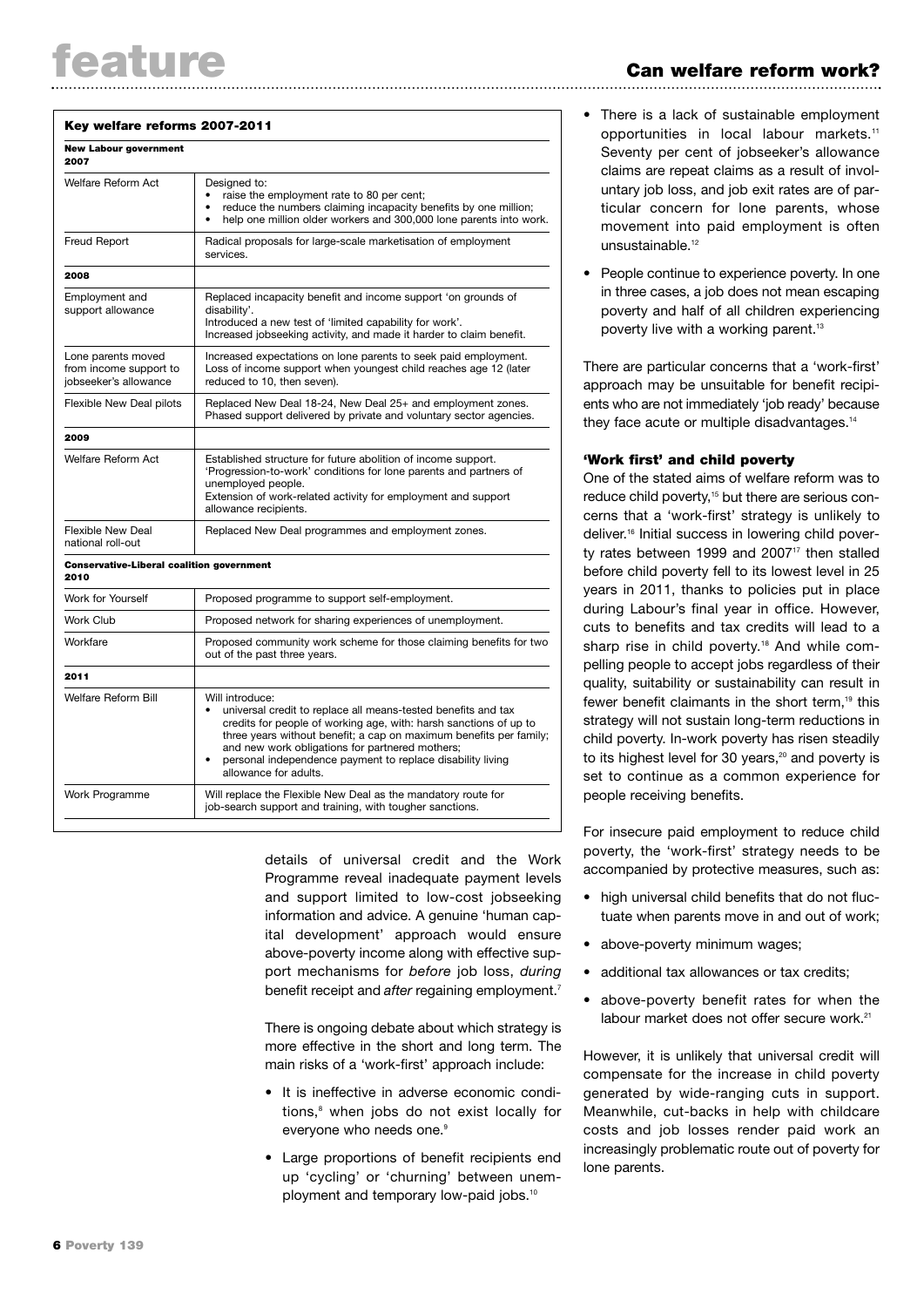# The value of paid work

Policy makers present paid work as beneficial for health and wellbeing, as well as morally right. While there is no denying the symbolic importance of employment, it is simplistic to assume that all jobs are equally fulfilling, rewarding or empowering. In fact, work can be demeaning, exploitative and damaging to health. Inadequate wages are subsidised heavily by tax credits – meaning that moving into employment does not necessarily involve any less 'dependence' on financial support from the state.

Since the 1990s, low-paid, low-quality and precarious employment has grown in the deregulated UK labour market. Many workers are left in insecure jobs, with less power than they would have had previously to protect against unreasonable employers' demands.<sup>22</sup> Deep labour market inequalities still exist, meaning that groups such as women, ill and disabled people (including those with mental health difficulties), and black and minority ethnic groups are disadvantaged and discriminated against in recruitment, pay and conditions.<sup>23</sup> But while it is evident that these factors can cause labour market exclusion and lead to benefit receipt, policy solutions misdiagnose the problem as individual motivational failings.

Interpreting the extent to which paid work may be beneficial for ill or disabled people and lone parents is difficult. The degree to which it may offer an escape from poverty or opportunities for self-development depends on the quality of the job and the availability of support  $-$  eg. appropriate childcare or flexible working hours for those with intermittent or acute health conditions. The value of work to each individual also depends on the sacrifices needed to sustain it (eg, in relation to family obligations and care), which are fundamental to human life but largely unacknowledged by policy makers. Involuntary job loss, relationship breakdown and the onset of ill health or disability are risks that are also difficult to predict and protect against.

# Creating a 'welfare market'

The second part of the context for understanding welfare reform is the recent creation of a 'welfare market'. For more than a decade, the UK government has increased its efforts to contract out advice and job-matching services for benefit recipients. A decisive moment came in 2006, when investment banker David Freud was commissioned to conduct a non-expert review of welfare-to-work programmes and recommend changes that were reputedly intended to increase the employment rate. Plans for a large-

scale privatisation<sup>24</sup> of advice services for benefit recipients were far-reaching and contentious.25 Successive governments have been enthusiastic in their adoption of these market-based reforms, despite the lack of evidence that they work. Experience in Australia, Denmark, the Netherlands and the UK has shown that contracting out employment services results in:26

- little improvement in job outcomes compared with public services;
- very little innovation;
- widespread and persistent problems of 'creaming' and 'parking', which disadvantage the hardest to help; *and*
- high costs of administering the system.

Paradoxically, increased faith in market mechanisms has come at a time when the foundations of the economy have been shaken by market failure in global finance, casting even greater doubt over the ability of competitive forces to deliver improvements in wellbeing for vulnerable citizens.

The Work Programme will extend the role of employment service providers. Large multinationals will be allowed to dominate the provision of information and advice for benefit recipients at the expense of independent advice services. The system allows private profit to be gained by companies who claim generous outcome payments for offering limited assistance to people finding themselves jobs. From a user perspective, this is likely to increase complexity and fragmentation, blur lines of accountability and create confusion about the basis on which information and advice is given – whether it is voluntary or mandatory, or whether it can be trusted to be in the best interest of the user.

Meanwhile, the emphasis on cost-cutting ensures that benefit levels remain below poverty levels and will decline in real terms in the years to come. The strategy suppresses the value of tax credits and keeps wages inadequately low. This perverse situation takes 'live' money away from families in need, who could exchange it for essential goods and services that: promote wellbeing; empower social, economic and political participation; support education and skills, vitalise communities, and support local businesses. Instead, the strategy takes this money, renames it 'welfare savings' and converts it into job-outcome payments, which can be stored as private profit – in effect 'dead' money – held ultimately by a small number of wealthy shareholders. Taxpayers' money that would other-

**For insecure paid employment to reduce child poverty, the 'work-first' strategy needs to be accompanied by protective measures**